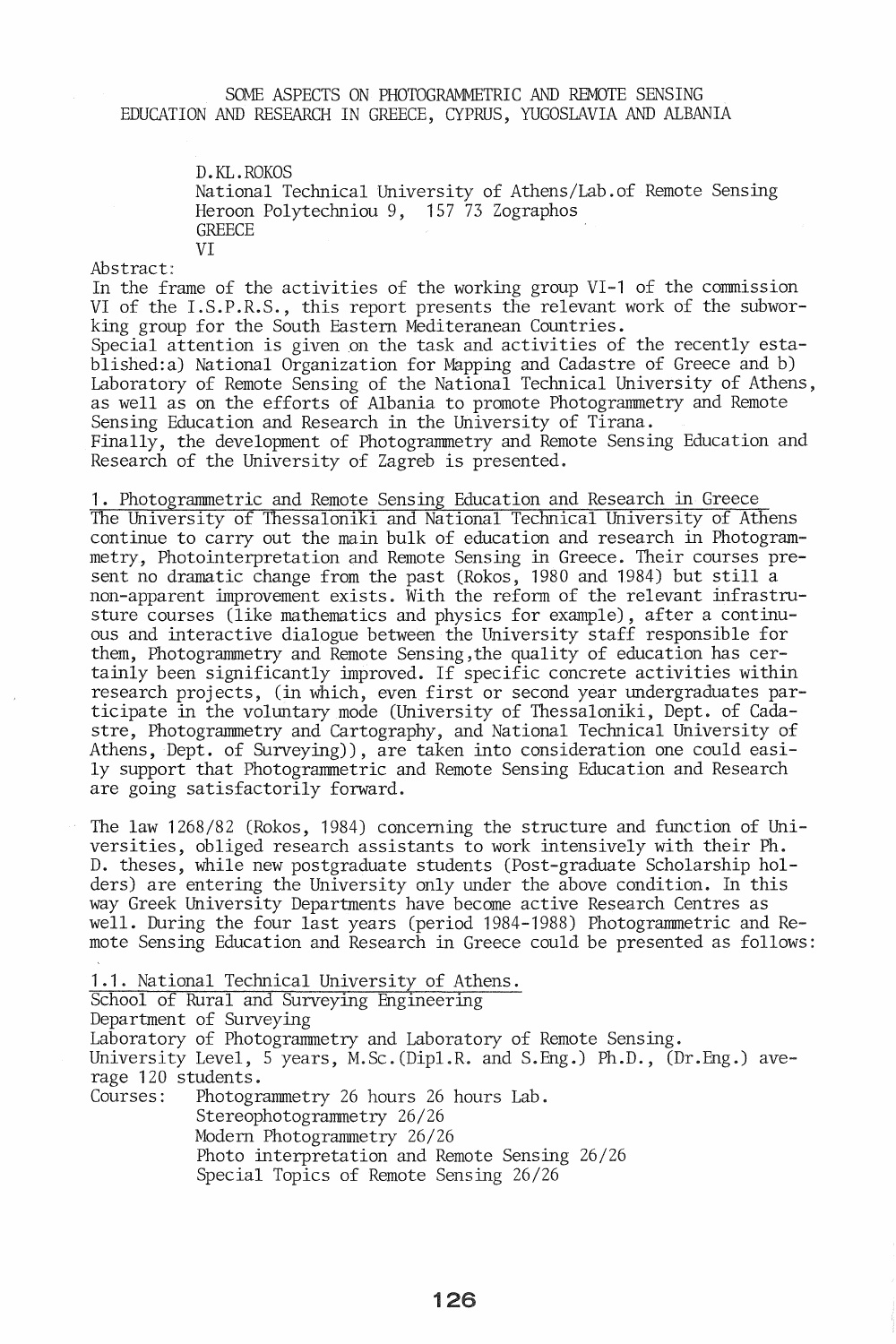- Staff: 2 Professors (Dr.J.Badecas and Dr.D.Kl.Rokos), 1 Lecturer (Dr.A.Georgopoulos), 12 Teaching and Research assistants, 1 technician
- Specialization : Photogrannnetric Surveys and Applications Close Range Photogrannnetry, Biostereometrics. Analytical Photogrammetry. Remote Sensing Applications in:Land Use and Natural Resources Inventories, Cadastral Land Information Systems and Ingrated Surveys, Digital Image Processing.
- Photogrammetric Instruments: Stereoplanigraph C8, Technocart, B8, Stereocord and HP9845S Computer \$EG V Rectifier, different plotters, Wild C120 and P31 Cameras, 3P.C. Systems etc.
- Remote Sensing Instruments: Interpretoscope, 40 mirror Stereoscopes, Sketchmasters, Zoom Stereoscope, 200 pocket Stereoscopes, 2 Digital Image Processing PC/A.T.Systems, Densitometer 10-K, 2 Hasselblad Cameras etc.

1.2. University of Thessaloniki

1.2.1. School of Rural and Surveying Engineering Department of Cadastre Photogrannnetry and Cartography Laboratory of Photogrannnetry University Level, 5 years, M.Sc. (Dipl.R.and S.Eng.) Ph.D. (Dr.Eng.) Average 120 students.

- Courses : Photogrammetry I 26 hours and 26 hours Lab. Photogrammetry II 26/26 Photogrammetric Applications 26/26 Photointerpretation and Remote Sensing 26/26 Remote Sensing Applications 26/26
- Staff : 1 Lecturer (Em.Kapokakis) (Prof.Dr. D.KI.Rokos joined the staff of the National Technical University of Athens), 6 Teaching and Research Assistants, 3 Auxiliary Personnel.
- Specialization : Architectural Photogrammetry Close Range Photogrammetry Digital Terrain Models Photogrannnetric Applications
- Photogrammetric Instruments : Wild *A7,* A9, B9, E4 Restitution Instruments, Wild RAP-2 System, Wild C 120, C40, P30, P32 Cameras Hassellad and Zeiss Jena MRB Aerial Camera
- Remote Sensing Instruments : RIPS Image Processing System, 40 Mirror Stereoscopes 100 Pocket Stereoscopes
- 1.2.2. Agricultural Department, Forestry and Natural Environment Department and Geology Department of the University of Thessaloniki, offer also one introductory course on Photointerpretation and Remote Sensing. 26 hours and 13 hours Lab. (Ass.Prof. N.Syleos) 39/26 (Ass.Prof.M.Karteris) and 26/13 (Ass.Prof.T.Astaras) respectively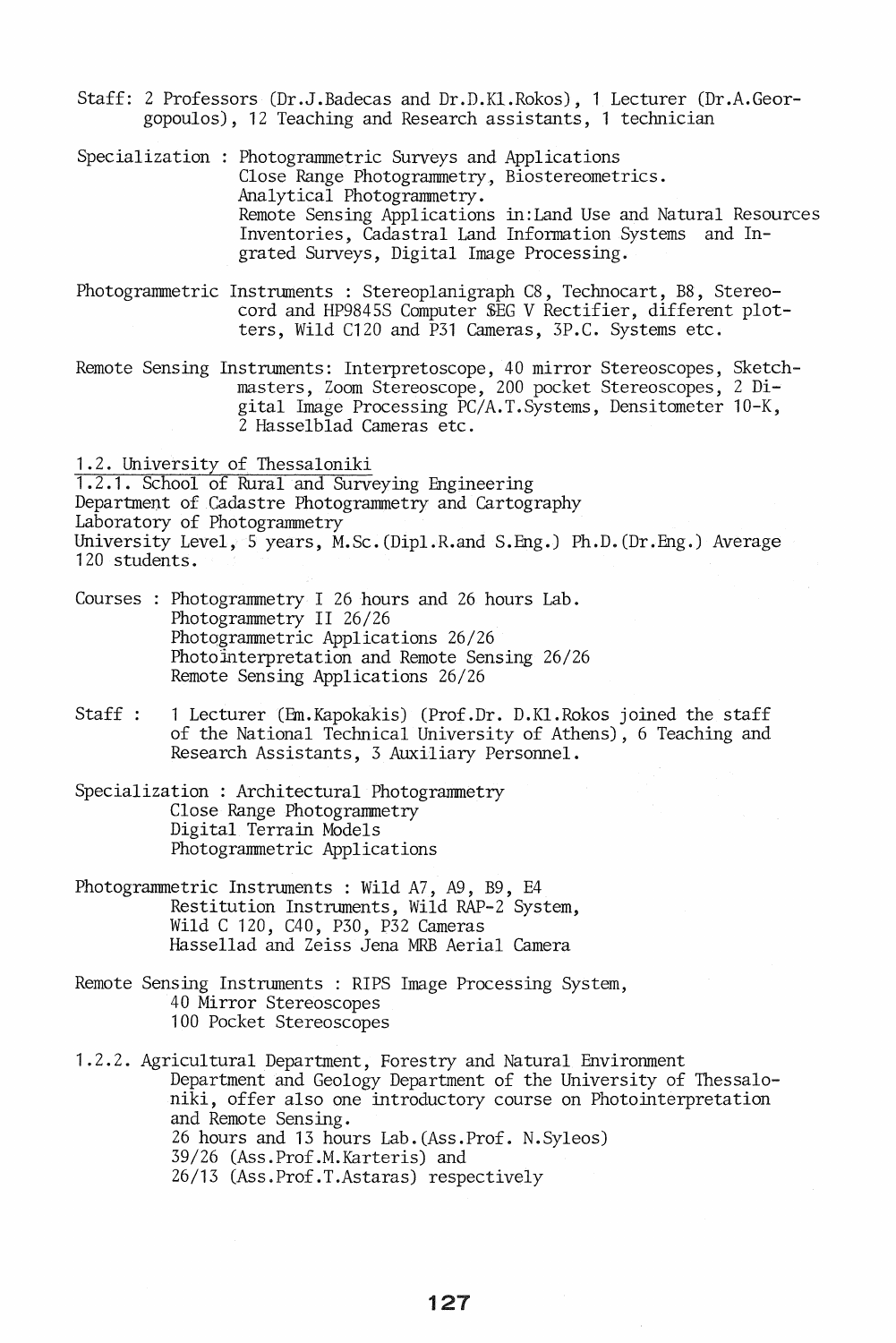It is apparent from the above data that instrumentation has been improved (enriched and/or upgraded), in an effort to make contemporary technology available to both, the under- and the postgraduate level students. Financial restrictions, however, prevented the purchase of expensive pieces of equipment for each department (f.e. analytical plotters), a problem which is faced through the collaboration with the relevant public services and organizations.

A rather impressive increase of research interest in Remote Sensing is mentioned, following the advances and achievements on this discipline. University departments belonging to Schools like Geology and Agriculture show the above characteristic. With the aid of the Greek Ministry of Research and Technology, (now Ministry of Industry, Energy and Technology)practically all departments interested in Remote Sensing interact either to promote research through collaboration or to participate in international research projects.

The recently founded (1987) Laboratory of Remote Sensing of the National Technical University of Athens has as its main task to contribute towards this direction.

Photogrammetry, Photointerpretation and Remote Sensing in Technical Universities, have been directed, in a degree, along a National goal, that of the Greek Cadastre, which very recently was established by the Greek Parliament. A significant number of post-graduates work on technical or other Cadastral aspects while research teams of the above Universities, together with specialists from Production Organizations, participate in teamwork on National Research Projects concering Cadastre.

A respectable number of photogrammetric instruments have been established in Higher Technological Institutions, which according to their programmes should provide to the country with a flexible technologist, who with a minimum of on the job training, would be able to face rapidly changing production requirements.

## 2. The Laboratory of Remote Sensing of the N.T.U. of Athens

The Laboratory of Remote Sensing of the National Technical University of Athens was founded in November of 1987 having as main task to serve research and education needs in the fields of Photointerpretation and Remote Sensing

- in Observing and Monitoring of the earth,<br>- in Integrated Surveys of the Natural and Socioeconomic Environment and<br>- in the Formation of Integrated Cadastral Land Information Systems.
- 

The specific aims of the Laboratory of Remote Sensing are :

1. The coverage of the education and research needs (both in undergraduate and graduate level) of the Departments of Rural and Surveying Engineers in general and special topics of Photointerpretation and Remote Sensing and their contribution to the foundation of Land Information Systems, as infrastructure for Development, Monitoring of the Environment and Land Policy. 2. Research and Development on methods and techniques of the relevant scientific fields.

3. The scientific and administrative coordination of the relevant research programs.

4. The cooperation of every type, on scientific, educational, research level etc. with Greek and foreign research centers, academic institutions, scientific/technical and social organizations as long as their scientific targets coincide, are similar or complementary with those of the Laboratory,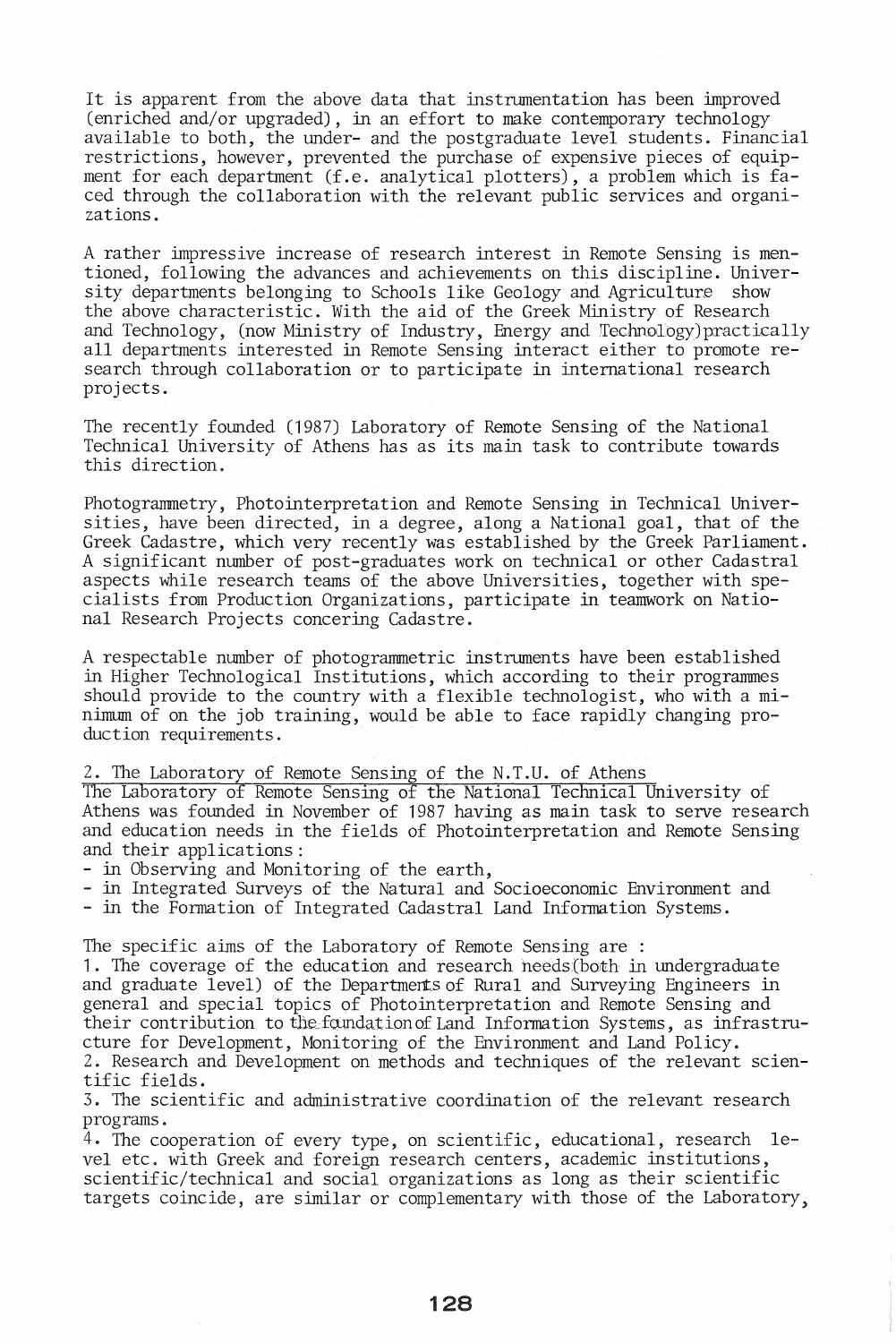in a spirit of mutuality, integrated interdisciplinary approach and collective work.

5. The creation of theoretical scientific/technical as well as of technological infrastructure for the continuing improvement of relevant education and practical training methods and techniques.

6. The development of teaching and research programs for graduate students on Photo interpretation and Remote Sensing.

7. The organization or coorganization of Seminars, Symposiums, Conferences, Lectures, continouing engineering education courses for Dipl.Engineers and other scientists.

8. The rendering of services as it is provided in the article 7, par. 6 of the Law 1268/82 for the structure and function of the Universities.

9. The cooperation with relevant public agencies and social organizations (municipalities, communities etc.) and the support of their Development projects with the contribution of Photointerpretation and Remote Sensing.

10. The familiarization and specialization of Dipl.Engineers and other scientists in P. and R.S. topics and applications.

11. The creation of a special library and a file of aerial photographs and Computer Compatible Tapes of the Land and the Greek State from spatial or other platforms and their use for research purposes.

12. The development, independently, or in cooperation with other research, academic and scientific organizations of systems and methods :

a) for Natural and Human Resources Inventories of the country,

b) for Land Use Inventories and Mapping,

c) for the contribution of Remote Sensing to the creation of Integrated Cadastral Land Information Systems

d) for the elaboration of Integrated Surveys Programs

13. The connection and cooperation with the National Remote Sensing Centers and the agencies of acquisition of Space Remote Sensing Imagery.

3. The Organization for Mapping and Cadastre of Greece (O.M.C.G.)

The Organization for Mapping and Cadastre of Greece was founded by the Law 1647/86 after a long period of efforts for the legislation of Cadastre in our country (Rokos 1981).

The main aims of the above Organization are:

" The establishing keeping and update of a uniform and unique attesting Cadastre of Greece, geodetic coverage and mapping of the country, Natural Resources Inventories and Mapping and the creation of a Data Bank for Land and Environment 'I.

The responsibilities of O.M.C.G. reflect with reliability, in institutional level its field of activities and its contribution to the objectively integrated nature of the process of development, as the best possible use and exploitation of the natural and human resources and potentialities of a country, each time within the frame of its natural and socioeconomic reality and dynamics and the relevant choices of its ruling class.

The first proposals for the necessary basic presuppositions and demands of the developmental process are published in our country at 13.4.1967 (Rokos 1981) using, as a background the critical study of the - up to them- $con$ tributions of Caroussos, Lambadarios, Xenos, Sokos, Barbaressos and Gazis and as a tool the scientific methodology of integrated approach and analysis of the specific conditions and needs of our country. Those proposals formed a basis for discussion, criticism, but also for further systematic work of both the author and of many colleagues in the Universities in the Technical Chamber of Greece and in the Greek Association of Dipl.Rural and Surveying Engineers.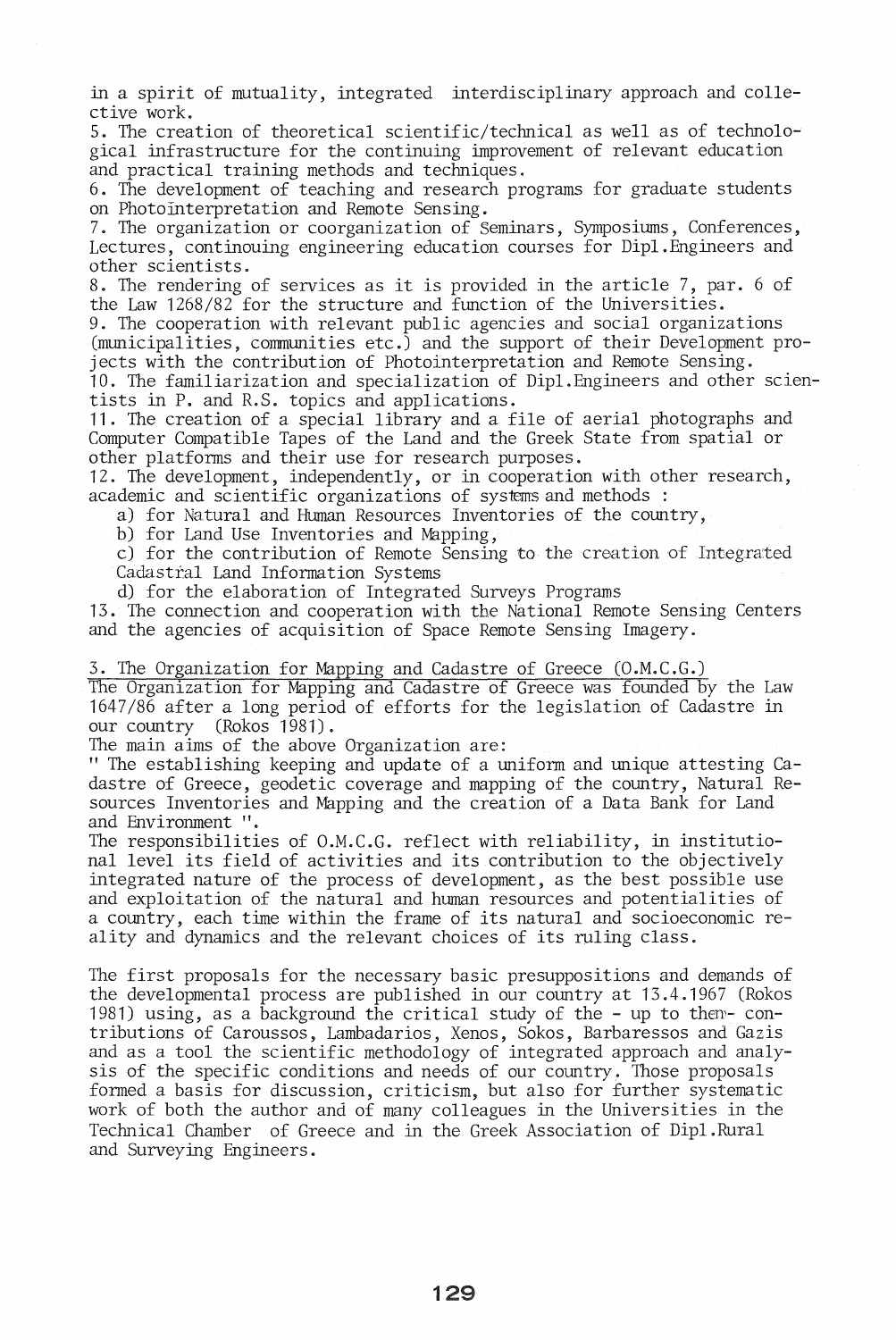The results of the relevant work were thoroughly discussed in scientific/technical commissions and were collectively promoted with the initiative of the Technical Chamber of Greece in the period of 1975-1978. The creative synthesis that was succeeded with the equal and essential participation of all the people, ultimately assured both the dynamics of an unanimity in scientific, social,political and syndicalistic level, which for the first time overcame long-lasting and stationary, secondary and of corporative nature oppositions, but also the predominant by then "partial" and metaphysical concepts for the development that most of the people visualized one dimentionally, either as :

- a process of increase of some ficticious, per capita indices and economic quantities, that could be succeeded using the economical planning as the only tool,
- a process of intensive exploitation of the (known) natural resources,
- or as a process of programming and carrying out of big (usually without any feasibility study) technical works.

The collective work of the Technical Chamber of Greece during the period 1975-1978 for the legislation of the Integrated Cadastre of Greece influenced but also was influenced, dialectically, by correspondent efforts of colleagues from abroad that approach from different points of view, but with the objectiveness and the dynamics of the scientific methodology, in an equivalent way, the need of substitution of the traditional forms of Cadastre in all the systems, that faced special problems, with forms of the Integrated Cadastre.

The O.M.C.G. has already organized study groups for the creation of the necessary infrastructure upon which its main work will be based (Choice of the Geodetic Reference System and Technical Specifications for the establishing and keeping of the National Cadastre, Remote Sensing contribution for the acquisition of the qualitative information about Land and the Environment, etc.) and is now programming its decentralized, structure and function.

4. Photogrammetric and Remote Sensing Education and Research in Albania The University of Tirana, School of Civil Engineering, Chair of Geodesy is the institution responsible for Education and Research of Photogrammetry, Photo interpretation and Remote Sensing in Albania. The School produces a flexible type of engineer to cover a wide range of applications in the country. Photogrammetric courses offer a good theoretical background which is clearly not supported by appropriate contemporary instrumentation. The collaboration with production organizations is of vital significance.

The University of Tirana has documented the need to promote photogrammetric education and research. In 1984 it invited through UNESCO Prof.Dr. D.Rokos, to contribute as a consultant in an attempt to upgrade the Photogrammetric and Remote Sensing courses and laboratory. Due the other obligations of Prof. D.Rokos a commonly planned and designed program of activities, with Dr. E.Kapokakis, Lecturer of the University of Thessaloniki, has been presented by the second in the University of Tirana. Research, up to now, has been oriented mainly on aspects of terrestrial photogrammetry, biostereometrics and other areas which can be supported by the existing instrumentation. Aerial photogrammetry is practiced in Albania, by military services, for which no information is available. It is believed that in the near future the laboratories will obtain more efficient instruments to allow for research on other areas of the science as well.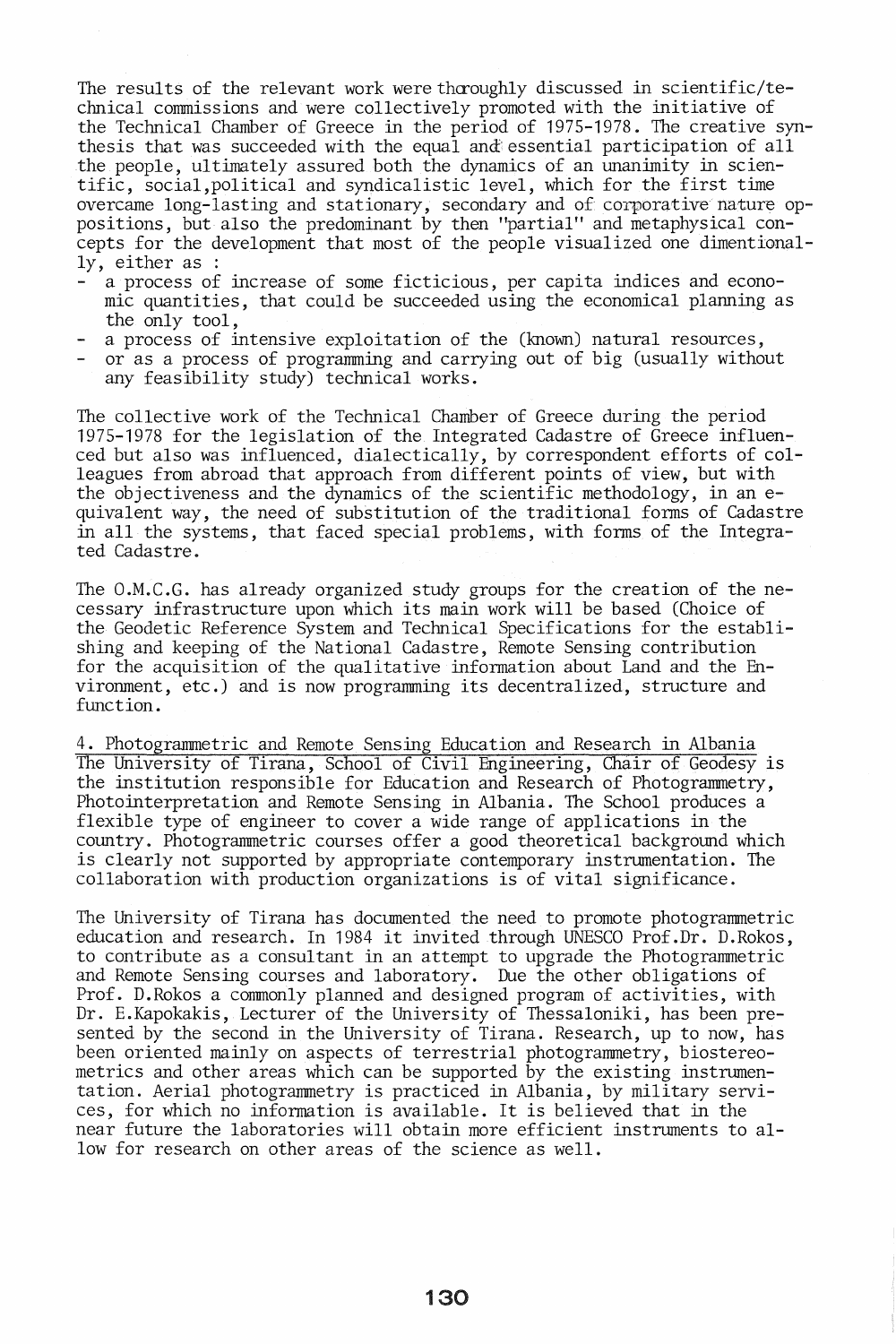Photogrammetry and Photointerpretation are being taught to the undergraduates of the above institution in four (4) semesters, five (5) hours per week courses.

Remote Sensing courses are not included in the official study programme and relevant information is given to the students only on the basis of the personal interests of the staff. There is no evidence of satellite imagery availability in the country.

Photointerpretation is covered within a few lecture hours and is restricted to the very basic methods to extracting qualitative information from aerial photographs. Photointerpretation does not seem to exceed 5% of the mentioned Photogrammetric training period.

Photograwmetry is the main subject of the four semesters. Terrestrial and aerial photogrammetry aspects are given with adequate although rather outdated detail. Laboratory facilities include a few mirror stereoscopes, a small stereocoparator and a multiplex-type stereoplotter and training is mainly oriented to theoretical aspects and lots of in the classroom exercises. A few students untertake M.Sc. dissertations on applications of photogrammetry, mainly terrestrial, due to the availability of relevant instrumentation from public enterprises.

Research is performed by research assistants, the lecturing staff and a few engineers in public enterprises. The main research areas seem to be terrestrial photogrammetry applications for topographic mapping, monuments surveys and biostereometrics. Some specific data for Albania are listed below:

| 4.1. University of Tirana                                |
|----------------------------------------------------------|
| Faculty of Civil Engineering                             |
| Chair of Geodesy                                         |
| University Level, 5 years, Dipl.Eng. average 40 students |

|  | Courses : Photogrammetry |       | 130 hours |
|--|--------------------------|-------|-----------|
|  | Photogrammetry           | - I I | 60 hours  |
|  | Photogrammetry III       |       | 60 hours  |

Staff : 1 Professor (J.Guxo, teacher) 2 teaching Assistants, 3 Researchers 1 Technical Personnel

Specialization: Terrestrial Photogrammetry, Biostereometrics

Photogrammetric Instruments : 1 Multiplex, 1 Jena Stereocomparator

Photointerpretation Instruments :Interpretoscope, Mirror Stereoscopes

Research and Development :Total number of employees 4 (3 with University degrees, 1 technician) in the field of Photogrammetry.

It should be stated here, that the information given above is correct for the period June 1985 - end of 1986, and that beyond all the difficulties, Albania, which is one of the more independent nations in the world, will find its own way to promote Photogrammetric and Remote Sensing Education and Research, taking into consideration their invaluable contribution towards an Integrated and self sustaining Development of its natural and human resources.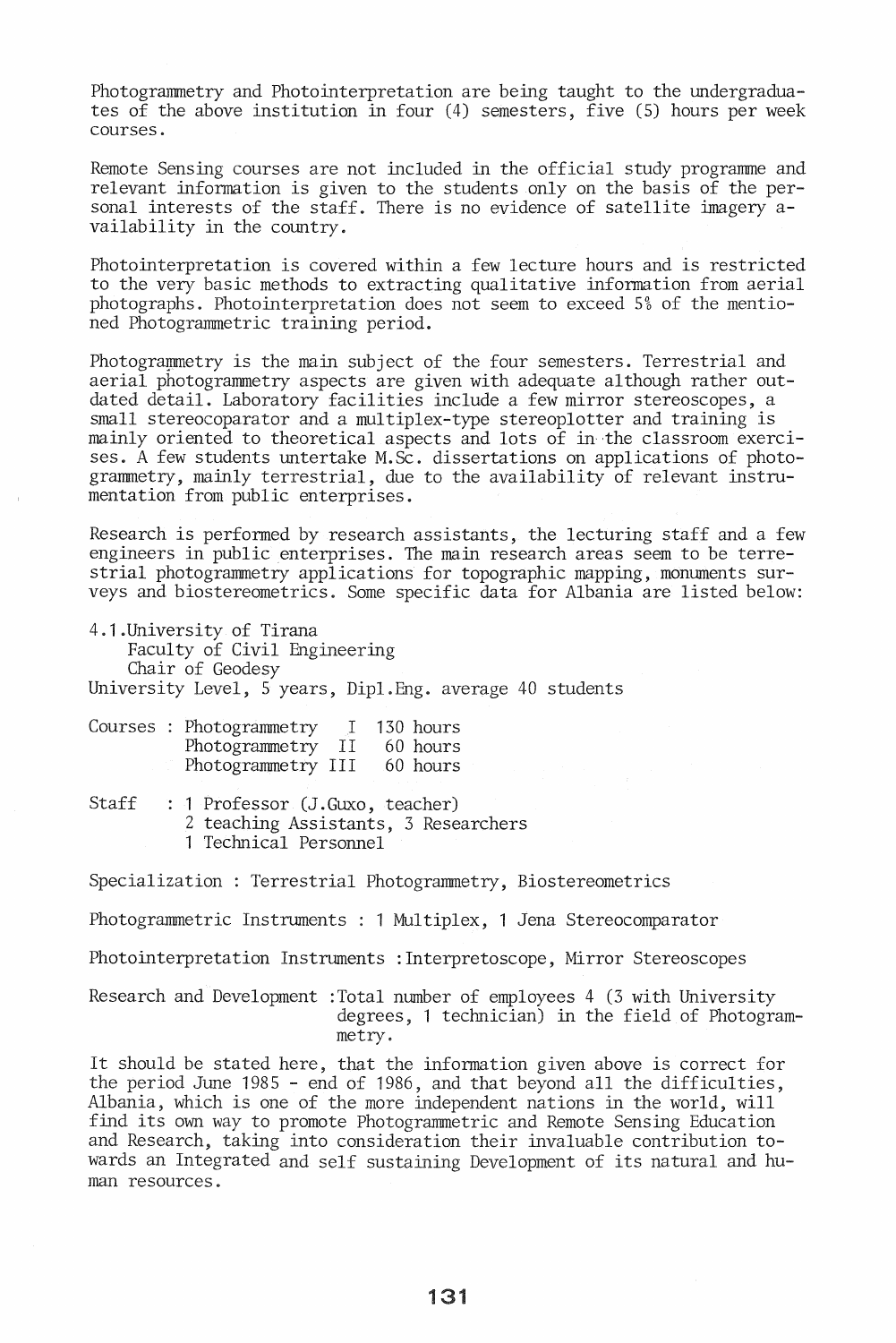5. Photogrammetric and Remote Sensing Education and Research in Yugoslavia With the kind contribution of Prof. Dr.lng. F.Braum we could only update the relevant (Rokos 1984) information for Photogrammetric and Remote Sensing Education and Research of the Institute of Photogrammetry of the University of Zagreb.

5.1. University of Zagreb School of Geodesy Institute of Photogrammetry University level, (1) 4 years, Dipl.Ing. (Hochschule) 40 students (2) 2 years, Ing., average 14 students (3) 2 years, Magister Technician level (4) 2 years, Photogrammetric technicians, average 80 students Courses : (1) Photography 36 hours (1 semester)

- (1) PhotogrammetryI 84 hours (2 semesters)
- (1) Photogrammetry II 96 hours (2 semesters)
- (2) Photogrammetry I 36 hours (1 semester)
- (2) Photogrammetry II 72 hours (1 semester) and diploma thesis
- (3) Photography, Photograrmnetric Survey, Photograrmnetric field works, Automation in Photograrmnetry, Program, Orientation and Model Deformation, e.t.c. Photo interpretation, Applications in Architecture e.t.c., 410 hours and magister thesis
- (4) Photogrammetry 68 hours Photogrammetry 64 hours
- Staff : 5 Professors (Dr.Eng. T. Fiedler, Dr.Ing.F.Braum,Dr.Ing. V.Donassy, Dr. Ing. M.Brukner, Dipl.lng. K.Smit) 1 Researcher Dipl.Ing. J.Plesto, 4 technicians

Specialization : Photogrammetry applied in Cadastre, Aerotriangulation, Architecture, Civil Engineering, Sculpture, Medicine.

Photograrmnetric Instruments: Autographs A7,A8,A5,A6 Aviograph B8, Aviotab, EK22, Rectifier, Stereocomparator, Stereomicrometers, Photeo 19/1318, UMK 10/1318, Camera Linchof Technica, Hasselblad MK70, Koppiergerät KG30, Luz Jena, Complete Photographic Laboratory and Computers (Hewlett-Packard 9845-S etc.)

Remote Sensing Instruments : 4 LUZ

6. Some final remarks and Acknowledgments

The Department of Geography of the School of Geology of Athens University is also developing during this period, Remote Sensing activities in Greece, both in Education and Research (Prof. Dr.M.Moutsoulas).

The Organization for Cadastre and Mapping of Greece is going to undertake an initiative for cooperation with all the academic Remote Sensing Laboratories in the near future.

The author wishes to thank Dr. Em.Kapokakis Lecturer in the Aristotle University of Thessaloniki for his invaluable assistance both with answering the relevant questionnaries and reporting about his mission in Albania.